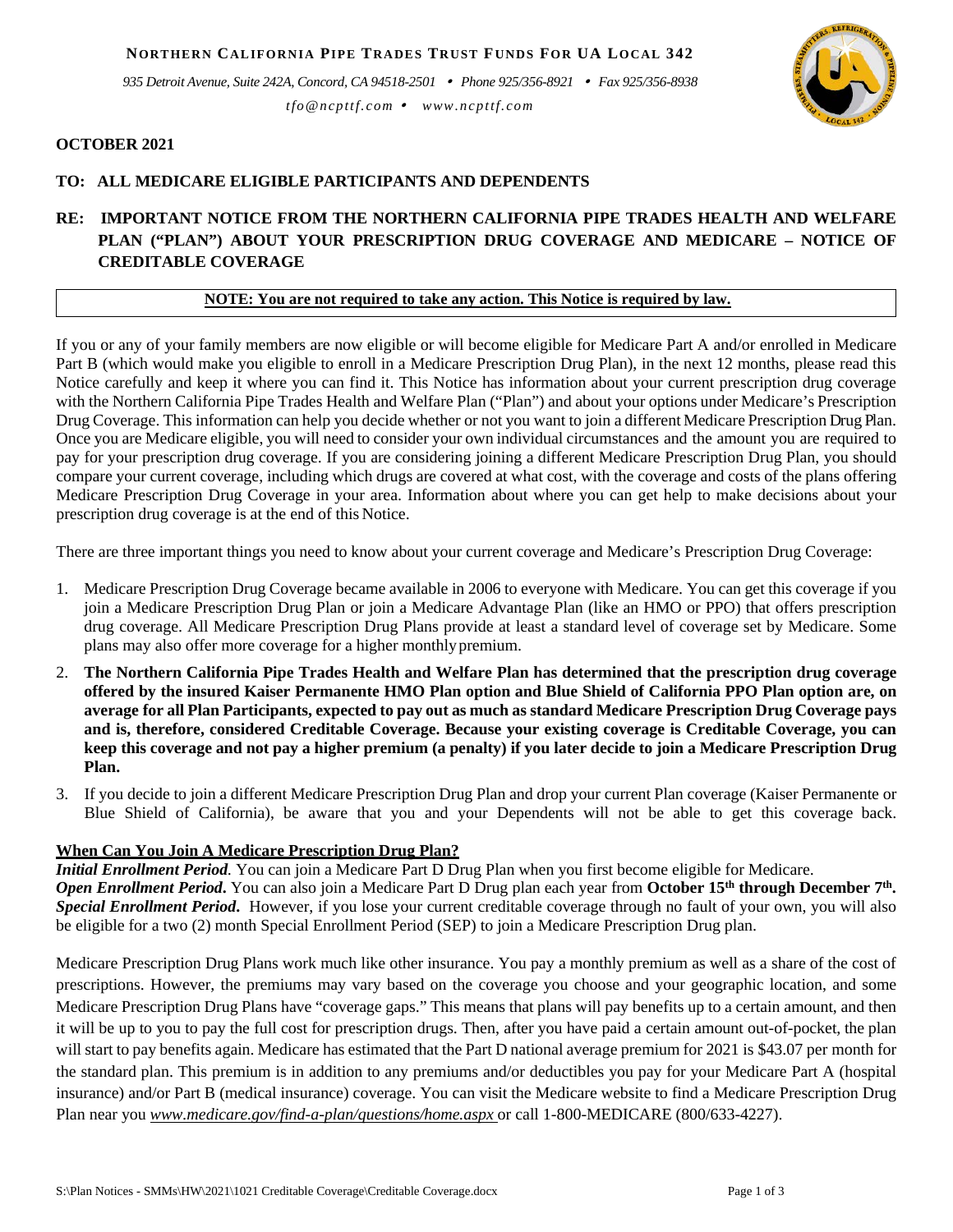# **What Happens To Your Current Coverage If You Decide To Join A Medicare Prescription Drug Plan?**

If you are eligible for Medicare Part D and decide to join a different Medicare Prescription Drug Plan during the Medicare open enrollment period, your current Plan coverage will be affected. If you enroll in a different Medicare Prescription Drug Plan, you and your eligible Dependents will not be eligible to receive all of your current health and prescription drug benefits. Unlike other Medicare Prescription Drug Plans, your current coverage covers other health expenses in addition to prescription drugs. As a result, the Board of Trustees and the advisors to the Plan have concluded that the prescription drug benefits under this Plan provide equal or better coverage, at less cost to you, than the Medicare Part D Drug Program benefits. As long as you are eligible for a prescription drug plan that has coverage that is equal to or better than what is offered under Medicare Part D, you are considered to have "Creditable Coverage." Therefore, if at some later date you choose to enroll in Medicare Part D, you will not be charged a late penalty for delayed enrollment.

# **When Will You Pay A Higher Premium (Penalty) To Join A Medicare Prescription Drug Plan?**

You should also know that if you drop or lose your current coverage with our Plan and don't join another Medicare Prescription Drug Plan within sixty-three (63) continuous days after your current coverage ends, you may pay a higher premium (a penalty) to join a Medicare Prescription Drug Plan later. The cost of the late enrollment penalty depends on how long you went without Part D or creditable prescription drug coverage.

Specifically, if you try to enroll after your initial eligibility period, you will be charged a permanent Part D premium surcharge of 1% of the Medicare national base beneficiary premium (\$33.06 in 2021) per month for every month since your initial Medicare eligibility for which you cannot show that you had Creditable Coverage (if such non-creditable period continues for 63 days or longer). For example, if you go 19 months without Creditable Coverage, your premium may consistently be at least 19% higher than the Medicare base beneficiary premium. The monthly premium is rounded to the nearest \$.10 and added to your monthly Part D premium. Keep in mind, the national base beneficiary premium may change each year, so your penalty amount may also change each year. Also note that you may have to wait for the next regular annual Part D enrollment period, which will be October 15<sup>th</sup> through December 7th for coverage in the following calendar year.

## **Example:**

Mrs. Martinez is currently eligible for Medicare, and her Initial Enrollment Period ended on May 31, 2017. She doesn't have prescription drug coverage from any other source. She didn't join by May 31, 2017, and instead joined during the Open Enrollment Period that ended December 7, 2019. Her drug coverage was effective January 1, 2020.

# **2021**

Since Mrs. Martinez was without creditable prescription drug coverage from June 2017–December 2019, her penalty in 2021 was 31% (1% for each of the 31 months she didn't have coverage) of \$33.06 (the national base beneficiary premium for 2021), or \$10.25 each month. Since the monthly penalty is always rounded to the nearest \$0.10, she pays \$10.30 each month in addition to her plan's monthly premium.

# **Here's the math:**

**.31** (31% penalty)  $\times$  \$33.06 (2021 base beneficiary premium) = \$10.25 **\$10.25** rounded to the nearest \$0.10 = **\$10.30 \$10.30 = Mrs. Martinez's monthly late enrollment penalty for 2021**

# **For more information about this Notice or your current prescription drug coverage, contact our office.**

# **For more information about your options under Medicare Prescription Drug Coverage, contact Medicare directly.**

**NOTE:** You will get this Notice annually as required by law. You will also receive it before the next enrollment period (October 15<sup>th</sup> through December 7<sup>th</sup>) you can join a Medicare Prescription Drug Plan, and if the coverage through our Plan changes or terminates. You also may request a copy of this Notice at any time by contacting our office or by visiting our website at *www.ncpttf.com*.